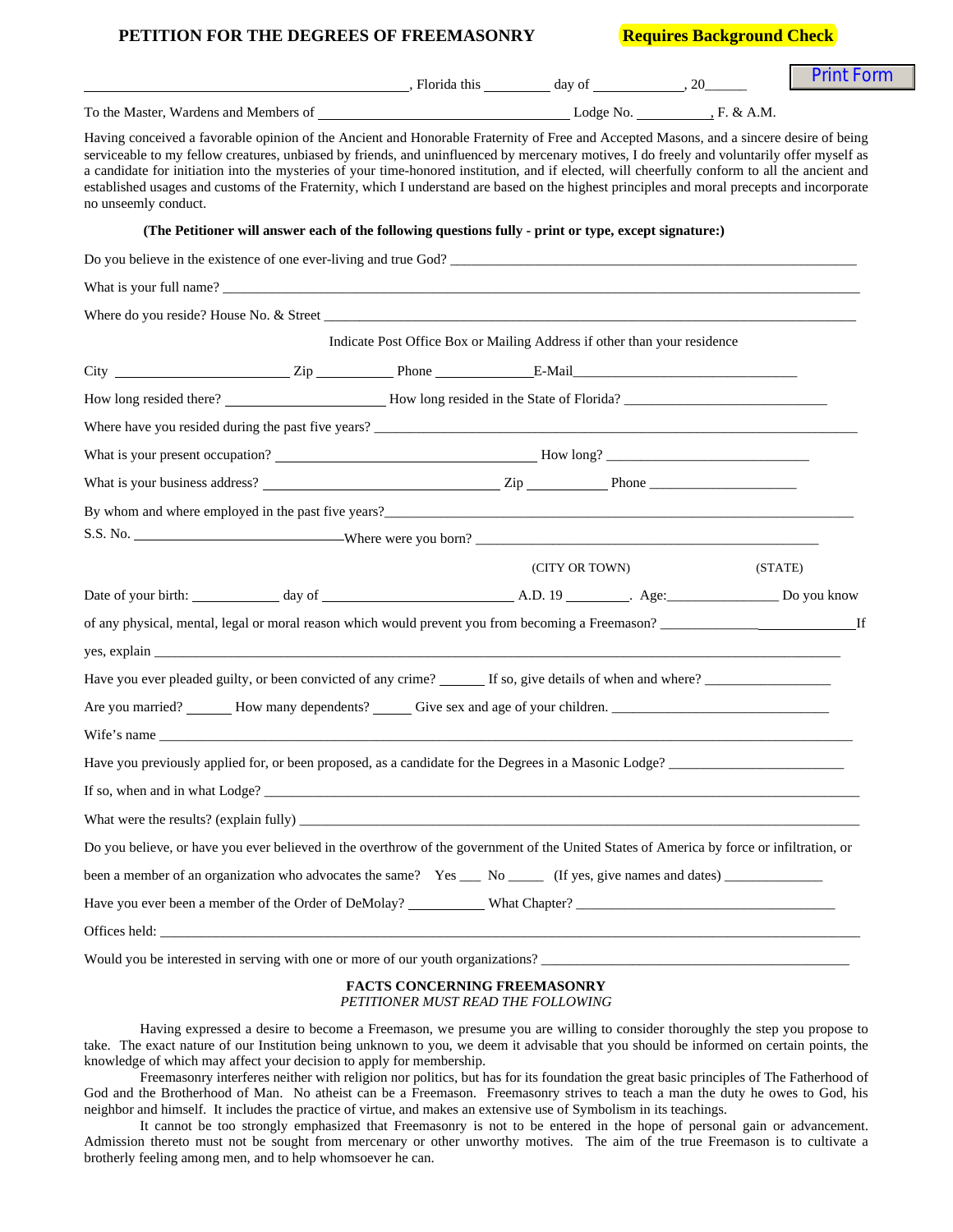Freemasonry is not a Benefit Society. This fact cannot be too strongly emphasized. We do not subscribe so much a year to entitle us to draw sick pay or other benefits, or to make provisions for those who survive us. However, each Mason is expected to provide for the future of his family. No man should enter the ranks of Freemasonry in hope or expectation that he will derive any financial benefit from it; Masonic Charity is directed towards those who, from unforeseen circumstances and through no fault of their own, have met with misfortune. To be eligible for resident, non-resident or other relief programs a Florida Mason must have been a member in good standing of a Florida Lodge for not less than 10 years, the last 3 years whereof must have been continuous at the time application is made and he would not be eligible for such relief if he had already attained the age of 70 years at the time he became a Florida Mason.

 Loyalty to one's country is an essential qualification in Freemasonry, and only those are acceptable who cheerfully render obedience to every lawful authority. Disloyalty in any form is abhorrent to a Freemason, and is regarded as a serious Masonic offense.

 Freemasonry has in all ages insisted that men should come to its doors entirely of their own free will, and not as a result of solicitations, or from feelings of curiosity, but simply from a favorable opinion of the Institution, and a desire to be ranked among its members.

 We have no authority at present to give you further information regarding the Fraternity you propose to join, but we have imparted sufficient information to enable you to conclude that Freemasonry is not contrary to the principles which mark a man of upright heart and mind, and has in it nothing inconsistent with one's civil, moral or religious duties.

 We think it advisable to inform you that your admission to our Craft will entail certain financial obligations which you should be able to discharge without detriment to yourself or those dependent on you. In addition to the fees payable on your entrance, there will be annual dues for the support of your Lodge.

 Before presenting this petition be sure in your heart that you are not prompted by mere curiosity, the desire for commercial gain or social prestige. For such motives Freemasonry has no reward.

I hereby certify on my honor that all these answers are true and correct, and that I have read, understood and agree with all statements made on this application form, and I hereby agree that I will not petition any other body of Masonry for Degrees for a period of six months after receiving my Master Mason Degree, or until I have passed a satisfactory examination in the catechism of the Master Mason Degree.

| George Washington National Memorial Association $\frac{\text{S}}{\text{S}}$ 5.00 E.A. |                                                                                                                                                                                                                                                                                                                       |
|---------------------------------------------------------------------------------------|-----------------------------------------------------------------------------------------------------------------------------------------------------------------------------------------------------------------------------------------------------------------------------------------------------------------------|
|                                                                                       |                                                                                                                                                                                                                                                                                                                       |
|                                                                                       | <b>RECOMMENDATIONS</b>                                                                                                                                                                                                                                                                                                |
|                                                                                       | We recommend the above petitioner as a candidate for the Degrees of Masonry, based upon our belief that he is of good moral character, temperate, industrious.                                                                                                                                                        |
|                                                                                       | (Must have two recommendations)                                                                                                                                                                                                                                                                                       |
|                                                                                       |                                                                                                                                                                                                                                                                                                                       |
|                                                                                       | $\overline{\mathcal{L}}$                                                                                                                                                                                                                                                                                              |
|                                                                                       |                                                                                                                                                                                                                                                                                                                       |
| REFERENCES (NOTE: SHOULD BE DIFFERENT FROM ABOVE RECOMMENDATIONS)                     | Each petitioner is required to furnish in the space provided below, the names of three (3) persons (preferably Masons, local) as references that                                                                                                                                                                      |
| have known him for a period of five years or more.<br><b>NAME</b>                     | <b>STREET ADDRESS</b><br>CITY/STATE/ZIP                                                                                                                                                                                                                                                                               |
|                                                                                       | $(1)$ $\frac{1}{2}$ $\frac{1}{2}$ $\frac{1}{2}$ $\frac{1}{2}$ $\frac{1}{2}$ $\frac{1}{2}$ $\frac{1}{2}$ $\frac{1}{2}$ $\frac{1}{2}$ $\frac{1}{2}$ $\frac{1}{2}$ $\frac{1}{2}$ $\frac{1}{2}$ $\frac{1}{2}$ $\frac{1}{2}$ $\frac{1}{2}$ $\frac{1}{2}$ $\frac{1}{2}$ $\frac{1}{2}$ $\frac{1}{2}$ $\frac{1}{2}$ $\frac{1$ |
|                                                                                       |                                                                                                                                                                                                                                                                                                                       |

| TO BE COMPLETED AFTER THE INVESTIGATION                                                             |                 |
|-----------------------------------------------------------------------------------------------------|-----------------|
| I acknowledge receipt of the original background investigation obtained by the Lodge this<br>dav of | and acknowledge |
| that my social security number has been redacted.<br>Signed:                                        |                 |
|                                                                                                     |                 |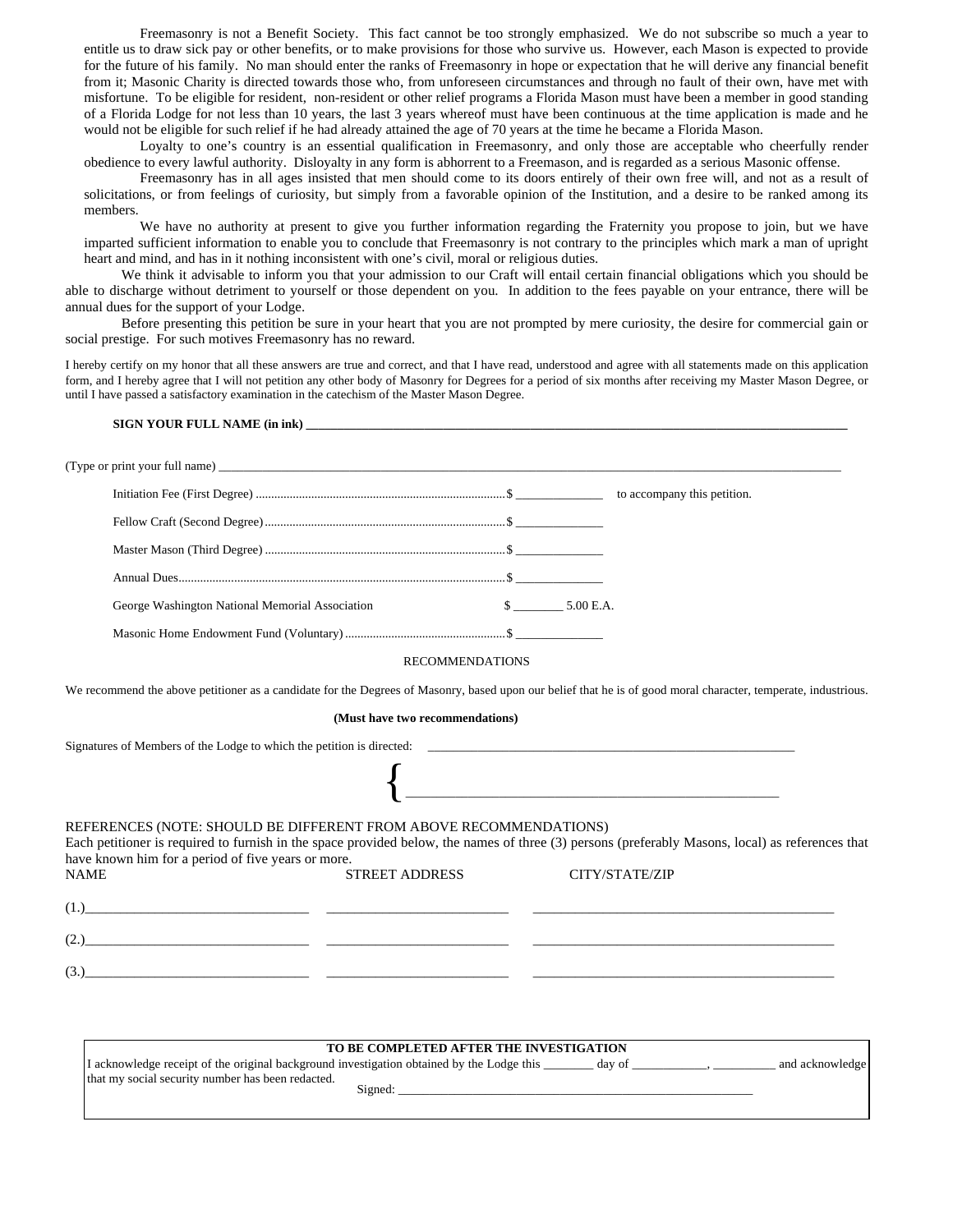(The following may be filled in and used when necessary:)

#### **JURISDICTION**

(See Art. X, Sec. 17 and Regulations 18.01 to 18.02)

 The Committee on this petition to which was referred the question of Jurisdiction report that we have examined the law and the subject carefully, and are satisfied that this Lodge has jurisdiction over the candidate.

\_\_\_\_\_\_\_\_\_\_\_\_\_\_\_\_\_\_\_\_\_\_\_\_\_\_\_\_\_\_\_\_\_\_\_\_\_\_\_\_\_\_\_\_\_\_\_\_\_\_\_\_\_

#### PETITION OF

| Fee of \$                                       |                                              |                                   |
|-------------------------------------------------|----------------------------------------------|-----------------------------------|
|                                                 |                                              |                                   |
| Secretary Secretary                             |                                              |                                   |
| Received by the Lodge this _____________ day of |                                              |                                   |
| Referred to Brothers:                           |                                              |                                   |
|                                                 |                                              |                                   |
|                                                 |                                              |                                   |
|                                                 |                                              |                                   |
|                                                 |                                              |                                   |
| Date<br>Fee<br>Rec'd                            | Date<br>Degree                               | Date<br>Proficiency               |
| EA<br>$\overline{\phantom{a}}$                  | the control of the control of the control of |                                   |
| FC.<br>$\frac{1}{2}$ and $\frac{1}{2}$          | the control of the control of the control of | the control of the control of the |
| MМ                                              |                                              |                                   |

### REPORT OF COMMITTEE

 We have diligently inquired into the character and qualifications of the petitioner and are satisfied that he (circle one:) **IS** or **IS NOT** a fit person to be made a Mason.

Therefore recommend:

| Acceptance |                             |
|------------|-----------------------------|
| Rejection  |                             |
| Acceptance |                             |
| Rejection  |                             |
| Acceptance |                             |
| Rejection  |                             |
|            | $C_{\text{max}}$ is the set |

**Committee** 

## **LODGE RECORDS**

| Date Rec'd                                                                                                                                                                                                                           |
|--------------------------------------------------------------------------------------------------------------------------------------------------------------------------------------------------------------------------------------|
|                                                                                                                                                                                                                                      |
| Notice to appear for E.A.                                                                                                                                                                                                            |
| Address Stencil <u>and the state of the state of the state of the state of the state of the state of the state of the state of the state of the state of the state of the state of the state of the state of the state of the st</u> |
| Member Record                                                                                                                                                                                                                        |

**Committee** 

## **WAIVER OF JURISDICTION**

 $\overline{a}$ 

| B١ |        | Lodge No. |  |
|----|--------|-----------|--|
| at |        |           |  |
|    | day of |           |  |

## **PETITIONS COMMITTEE QUALIFICATIONS**

 The Committee on this petition to which was referred the question of qualifications report that, in our opinion, under our Masonic Law, the candidate is \_\_\_\_\_\_\_\_\_\_\_\_\_\_\_\_\_\_\_\_\_\_\_\_\_\_ disqualified for initiation into Masonry in consequence of his

Committee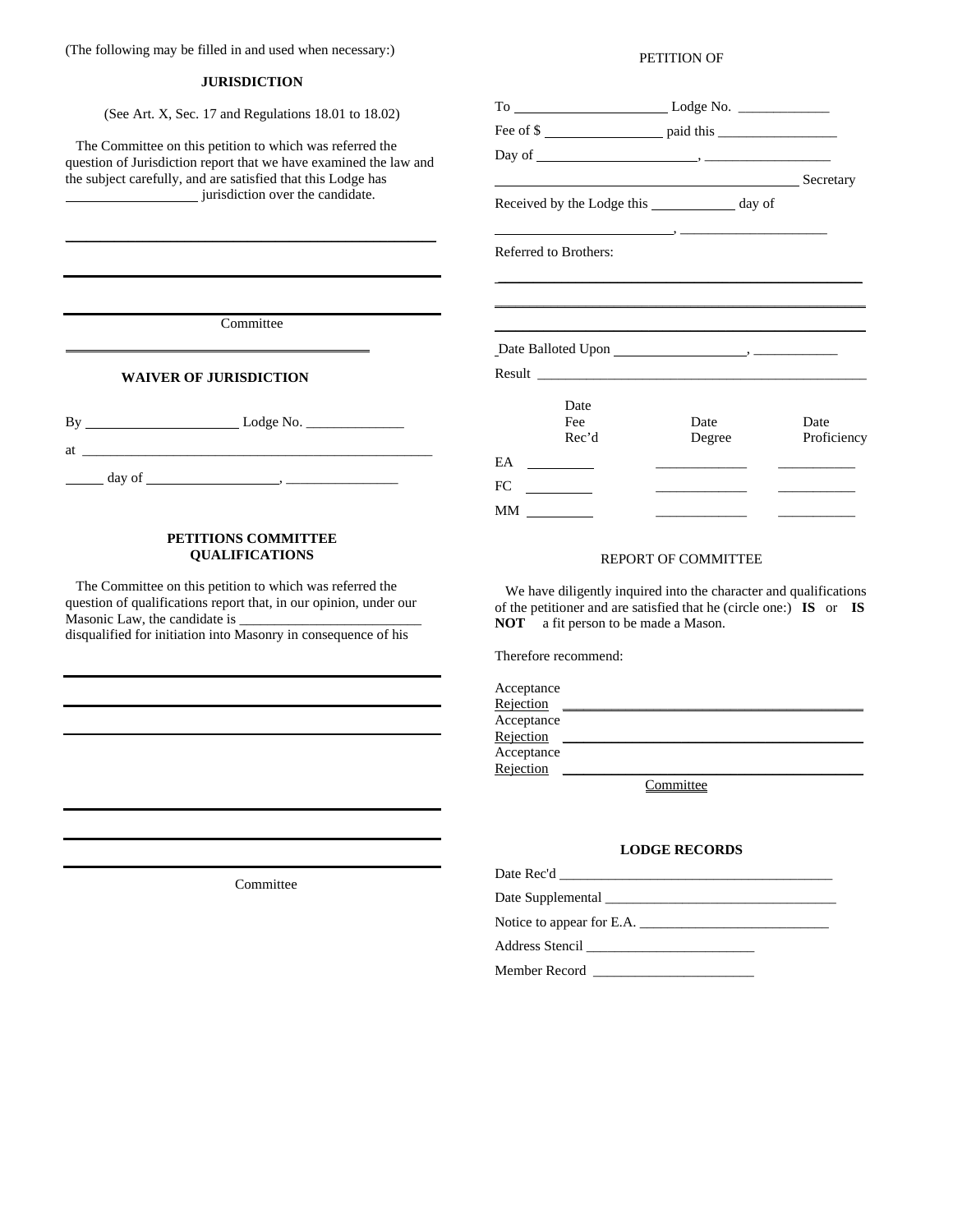| Name:                |        |            |        |                    |          |
|----------------------|--------|------------|--------|--------------------|----------|
|                      | First  |            | Middle | Last               |          |
| Current Address:     |        |            |        |                    |          |
|                      | Street |            |        | Apt./Suite         |          |
|                      | City   |            | State  |                    | Zip Code |
| Date of Birth:       |        |            |        | $\sim$             |          |
|                      | Month  | <b>Day</b> | Year   |                    |          |
| Sobial Security No.: |        |            |        | $\propto$ $\times$ |          |

## APPLICANT BACKGROUND WAIVER

II nereby authorize the Masonic Lodge (Lodge) to which I have submitted a Petition for the Three IDegrees of Freemasonry, for Dual Membership or for Affiliation, to contact any company or [individual they deem appropriate to investigate my background, criminal and civil court history, character and qualifications. I further consent to their review of any and all information obtained as a result of this investigation. I understand that any matter deemed inappropriate by the Lodge as having possible adverse effects on the Lodge, The Most Worshipful Grand Lodge of Free and Accepted Masons of Florida (Grand Lodge) or Freemasonry as a whole is justification for rejection of my Petition. I hereby waive my right to bring any cause of action against the Lodge, Grand Lodge their Officers or Members for defamation, invasion of privacy or for any other reason arising from their investigation and rejection of my Petition.

I agree that if my Petition is accepted, I will abide by all of the By-Laws, Rules and Regulations as set forth by the Lodge and Grand Lodge.

Signature: 20

I acknowledge receipt of the original criminal background investigation obtained by the Lodge this been redacted.

\* The current cost of this report is \$15.00; payment must be made a part of the petition and is not refundable. The report will be delivered to the petitioner at the conclusion of the investigation. Petitioner will sign for the report on the original petition, located on the back below the References.

\*\* Note to Secretary; Upon execution of the receipt portion of this form by the Petitioner, you are to redact (delete the first five numbers) of the Petitioner's Social Security Number.